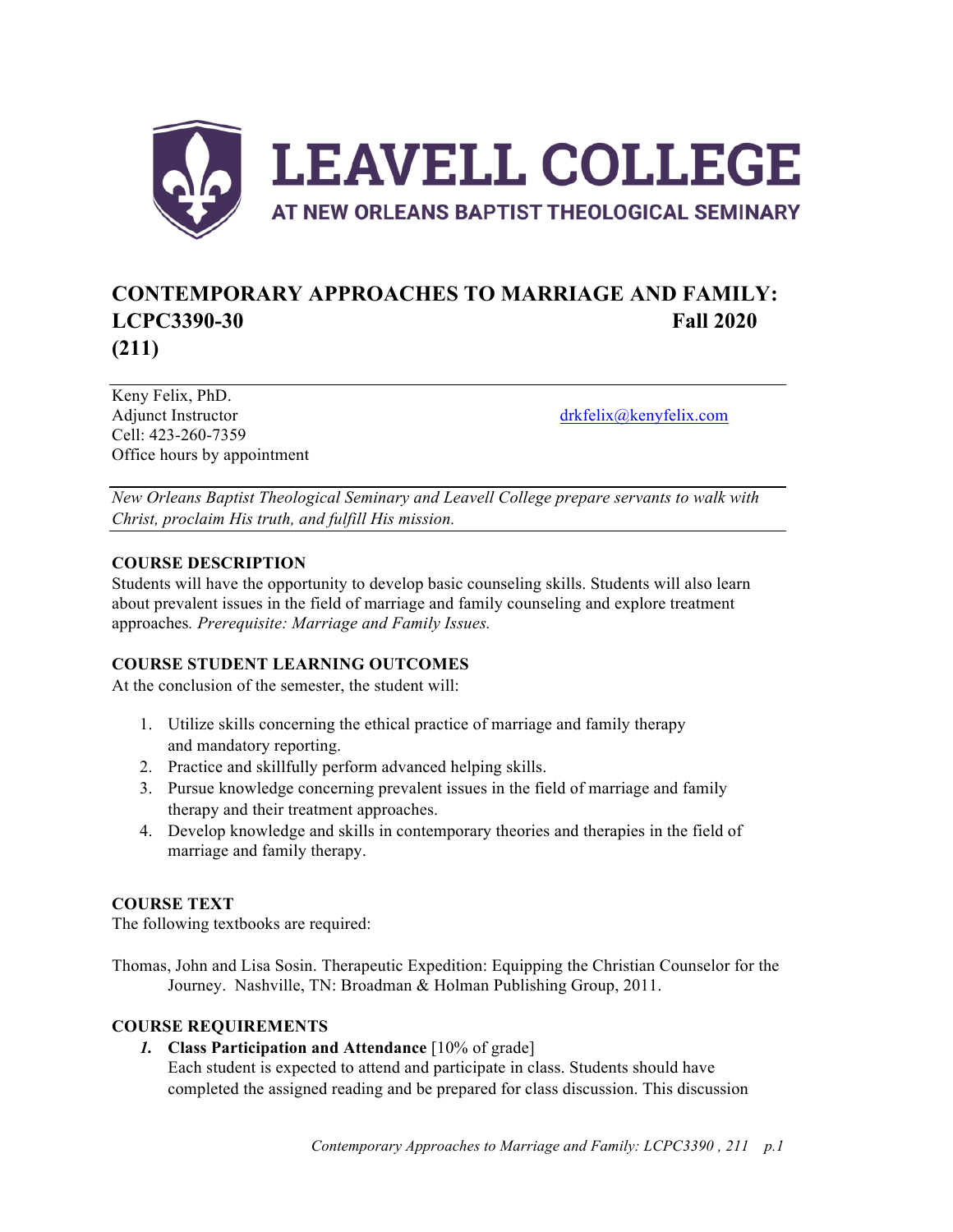will take place in a professional manner that reflects the high expectations of students of Leavell College and, far more importantly, members of the Kingdom of God.

#### **2. Textbook Required Reading** [10% of grade]

Each student is expected to complete the assigned reading prior to class in order to be prepared to interact with the weekly class discussions. Textbook reading is assigned for each class unit and denoted on the *Course Outline* (below). Reading the assigned chapter(s) is extremely important as class discussions will not cover all of the assigned reading material, but are designed to supplement text reading and provide opportunities to process what you have read. Students will complete an acknowledgment form at the end of the semester indicating the percentage of the assigned text read as scheduled on the *Course Outline*.

#### **3. Book Review** [20% of grade]

Each student will be required to select a book for review regarding one of the topics covered during the last half of the semester. Students will be asked to submit a review and to provide a brief presentation on the book. Only documents submitted in MS Word or Word Perfect will be acceptable. **Due date:** November  $5<sup>th</sup>$ .

#### **4. Reflection Paper** (20%)

Students are to write a 5-6 page (double-spaced) paper addressing one of the Marriage and Family Issues discussed. Submit your topic for prior approval. The paper is to follow the grammatical structure and formatting of the *Turabian* style of writing. **Due date:** December 10<sup>th</sup>.

**5. Exams** [20% each; 40% of grade total]

The student will complete a mid-term and final exam on Blackboard. The Midterm and Final Exam will consist of multiple choice, true/false, short answer, and discussion questions. If an emergency prevents a student from taking a scheduled exam, it is that student's responsibility to reschedule with the instructor. If a student misses an exam and does not get preapproval from the instructor and/or cannot provide documentation (doctor's note, police report, death of loved one) they will not be allowed to make up the exam. The exam must be made up within one week of the missed exam. After one week, the student will earn a grade of 0 for the assignment **Due dates:** October  $18^{th}$  and December  $14^{th}$ .

#### **EVALUATION**

The final evaluation for the course will be tabulated according to the following percentage breakdown:

| Participation/Discussion Boards | 10%     |
|---------------------------------|---------|
| Textbook—Required Reading       | 10%     |
| <b>Book Review</b>              | 20%     |
| <b>Reflection Paper</b>         | 20%     |
| Exams (Midterm and Final)       | 40%     |
|                                 | $100\%$ |

#### **GRADING SCALE**

A: 93 - 100 B: 85 - 92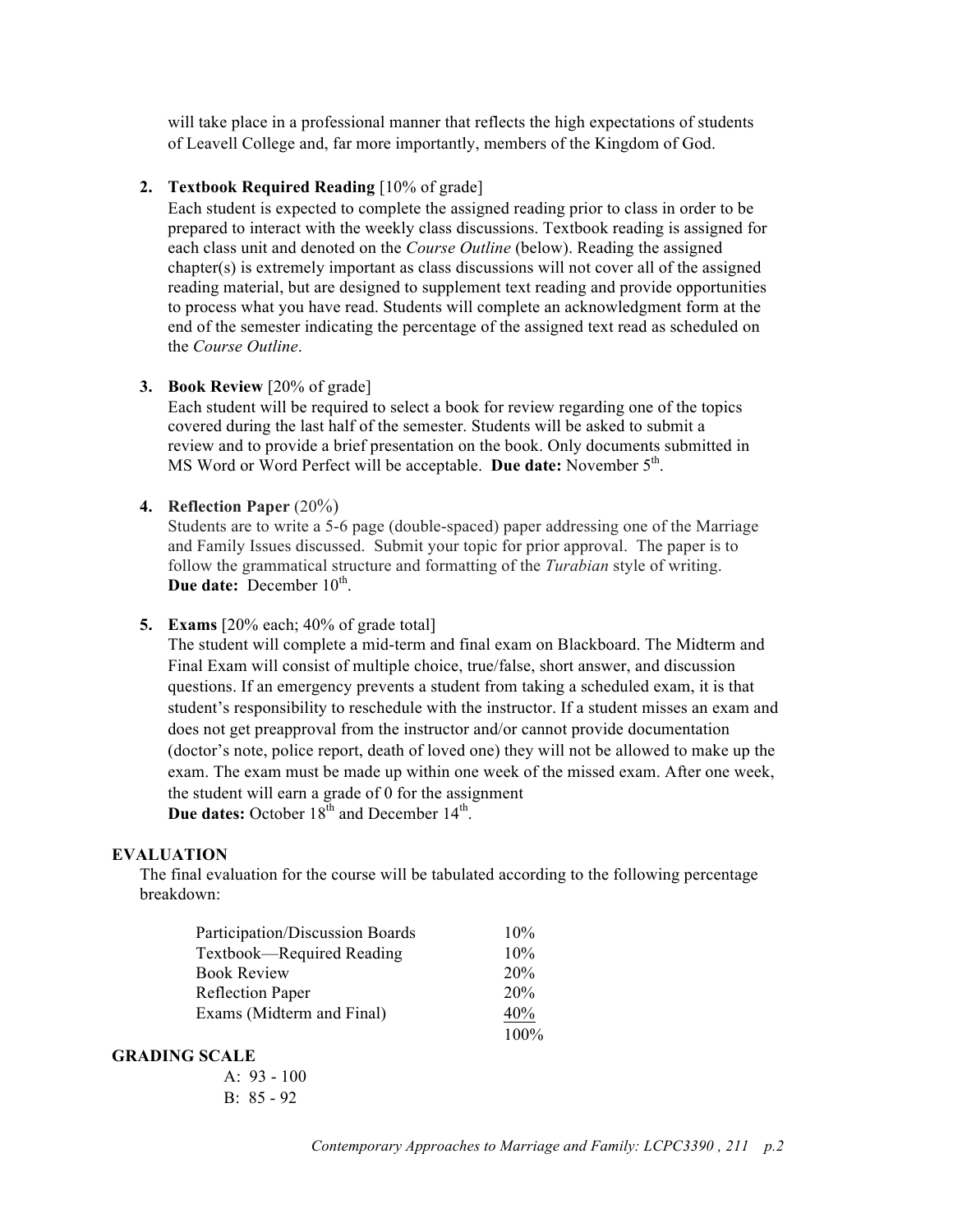C:  $77 - 84$ D: 70 – 76 F: below 70

# **COURSE OUTLINE**

| Week           | <b>Dates</b>   | <b>Topic</b>                                           | <b>Textbook</b><br>Reading | <b>Assignment</b>                                                  |
|----------------|----------------|--------------------------------------------------------|----------------------------|--------------------------------------------------------------------|
| $\mathbf{1}$   | <b>Aug 27</b>  | Introduction / Syllabus                                | Introduction               |                                                                    |
|                |                | Ethical Issues in Marriage & Family<br>Counseling      |                            |                                                                    |
| $\overline{2}$ | Sept 3         | The Foundation & Fundamentals of Helping               | Chs. 1,2                   |                                                                    |
|                |                | The Hazards of Helping/<br>The Person of the Counselor | Chs. 3,4                   |                                                                    |
| $\overline{3}$ | Sept $10$      | Creating a Connection                                  | Ch. 5                      | Due on Blackboard by Sept 10:                                      |
|                |                | Exploring the Problem                                  | Ch.6                       | <b>Selection of Book for Review</b>                                |
| $\overline{4}$ | Sept 17        | Giving Feedback                                        | Ch. 7                      |                                                                    |
|                |                |                                                        |                            |                                                                    |
|                |                | <b>Terminating Counseling</b>                          | Ch.8                       |                                                                    |
| 5              | Sept 24        | Managing the Counseling Session                        | Ch. 9                      |                                                                    |
|                |                | Conducting an Assessment                               | Ch. 10                     |                                                                    |
| 6              | Oct 1          | Case Conceptualization & Treatment<br>Planning         | Ch. 11                     |                                                                    |
|                |                | Strategies for Bringing about Changes                  | Ch. 12                     |                                                                    |
| $\overline{7}$ | Oct 8          | <b>General Helping Strategies</b>                      | Ch. 12                     |                                                                    |
|                |                | Spiritual Strategies                                   | Ch. 13                     |                                                                    |
| 8              | <b>Oct 15</b>  | Professional Issues in Counseling                      | Ch. 15                     | Due on Blackboard by Oct. 15:<br><b>Mid-Term Exam</b>              |
| 9              | Oct. 19-<br>24 | Fall Break                                             |                            |                                                                    |
| 10             | <b>Oct 29</b>  | <b>Premarital Counseling</b>                           |                            |                                                                    |
| 11             | Nov $5$        | Theology of Sexuality                                  |                            | Due on Blackboard by Nov. 5:<br><b>Book Review</b>                 |
| 12             | <b>Nov 12</b>  | Infertility                                            |                            | Due on Blackboard by Nov. 12:<br><b>Topic for Reflection Paper</b> |
| 13             | <b>Nov 19</b>  | Infidelity                                             |                            |                                                                    |
| 14             | Nov 23-<br>28  | <b>Thanksgiving Break-No Class</b>                     |                            |                                                                    |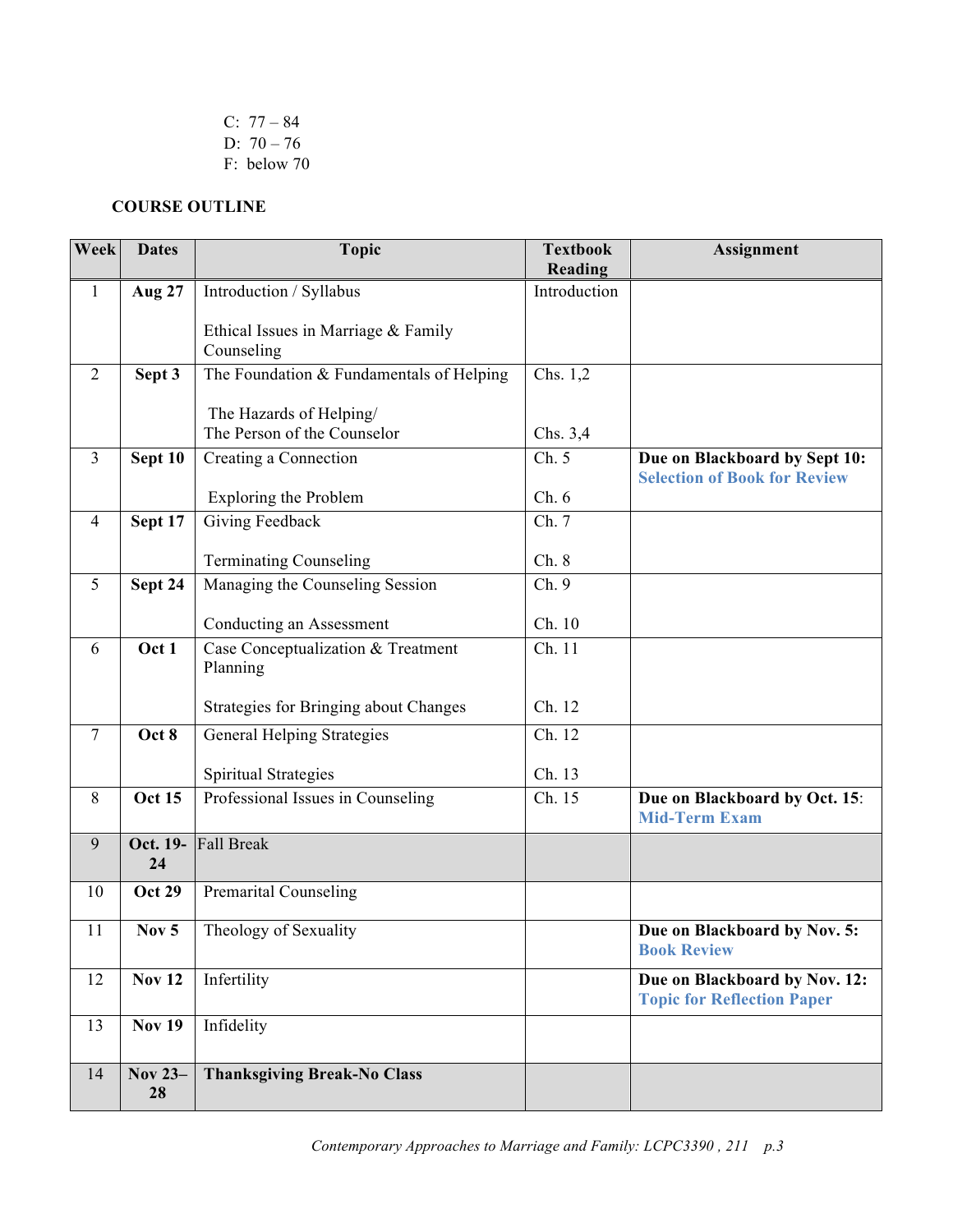| Week  | <b>Dates</b>  | <b>Topic</b>        | <b>Textbook</b> | Assignment                                               |
|-------|---------------|---------------------|-----------------|----------------------------------------------------------|
|       |               |                     | Reading         |                                                          |
| 15    | Dec 3         | Pornography         |                 |                                                          |
| 16    | <b>Dec 10</b> | Same-Sex Attraction |                 | Due on Blackboard by Dec. 10:<br><b>Reflection Paper</b> |
|       |               | Review              |                 |                                                          |
| Final | <b>Dec</b> 14 | <b>Final Exam</b>   |                 | Due on Blackboard by Dec. 14:                            |
| Exam  |               |                     |                 | <b>Final Exam</b>                                        |

## **ADDITIONAL COURSE INFORMATION**

- **1.** *Attendance Policy*: Leavell College follows the attendance policy as stated in the Leavell College catalog.
- 2. *Policy for Late Submissions:* All late assignments will be penalized five points for the first day and one point per day thereafter, with no assignments being accepted more than two weeks past the due date.
- 3. *Plagiarism Policy:* A high standard of personal integrity is expected of all Leavell College students. Copying another person's work, submitting downloaded material without proper references, submitting material without properly citing the source, submitting the same material for credit in more than one course, and committing other such forms of dishonesty are strictly forbidden. *Although anything cited in three sources is considered public domain, we require that all sources be cited*. Any infraction may result in failing the assignment and the course. Any infraction will be reported to the Dean of Leavell College for further action.
- 4. *Classroom and Online Decorum*: Each student is expected to demonstrate appropriate Christian behavior. The student is expected to interact with other students in a fashion that will promote learning and respect for the opinions of the others in the course. A spirit of Christian charity is expected at all times. Electronic devices should be used only for classroom purposes as indicated by the professor.
- 5. *Special Needs:* If you need accommodations for a disability, please set up a meeting with the professor for consideration of any modifications you may need.
- 6. *Emergency Plan*: In the event the NOBTS schedule is impacted due to a natural event, go to the seminary's website for pertinent information. Class will continue as scheduled through the Blackboard site. Please note announcements and assignments on the course's Blackboard site.
- 7. *Technical Assistance*: For general NOBTS technical help, go to www.NOBTS.edu/itc/